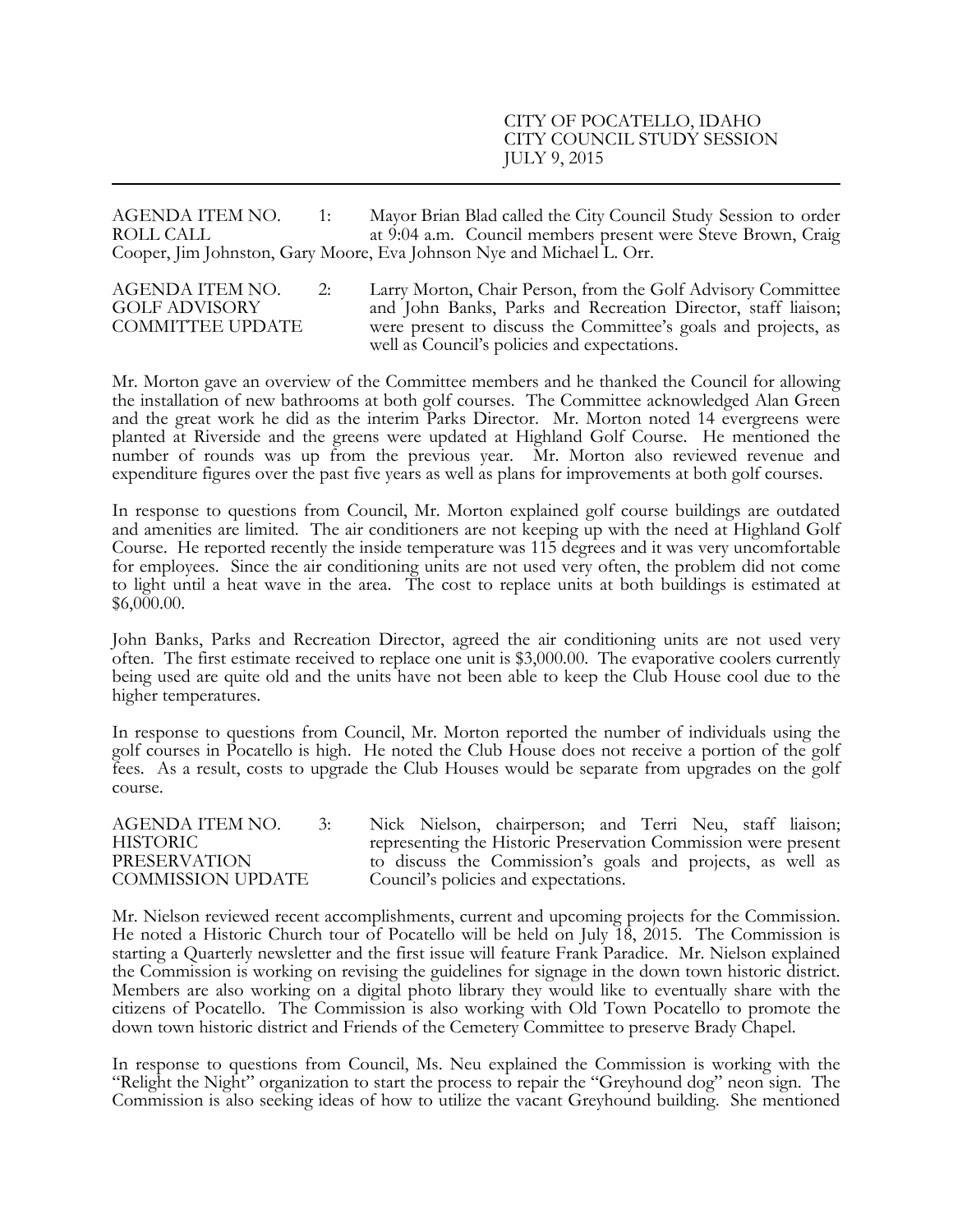that Matthew Lewis, Planning Manager, has been in contact with the owner of the old Bannock hospital regarding the condition of the large neon star located on top of the hospital.

AGENDA ITEM NO. 4: Jamar Brown, Chairperson; Virginia Kelly, Committee member;<br>HUMAN RELATIONS and Kim Bristow, staff liaison; representing the Human HUMAN RELATIONS and Kim Bristow, staff liaison; representing the Human ADVISORY COMMITTEE Relations Advisory Committee (HRAC) were present to discuss Relations Advisory Committee (HRAC) were present to discuss UPDATE the Committee's goals and projects, as well as Council's policies and expectations.

Ms. Brown shared an obituary/tribute of Lewis Andrews, Jr., a past member of the Committee. She noted that Mr. Andrews always chose peace over wrath. Ms. Brown reported various guest speakers attended their meetings to learn more about difficult human relation topics in the community.

Ms. Kelly reviewed a proposed Charter for Compassion developed by Karen Armstrong. She stated that Ms. Armstrong believed what the world needed to express their compassions for each other and the Council of Conscience was given information to help accomplish this endeavor. The Commission would like the City of Pocatello to adopt the Charter. She mentioned Pocatello would be the first city in Idaho to adopt the Charter if Council chooses to do so.

It was noted members of the Commission attended the new mosque grand opening. Ms. Brown reported on other experiences in the community where positive things have been happening. The HRAC's Human Rights award was given to Billie Johnson for her positive efforts in the community.

Mrs. Nye stated she is the Council representative for the Committee and reported copies of the proposed charter were distributed to Council a few months ago. She mentioned that the various speakers who presented at the Committee meetings have been exceptional.

AGENDA ITEM NO. 5: Kelly Rae and Pamela Hagerman, representing HabeRae PROPOSED HUD Development; and Melanie Gygli, Neighborhood and SECTION 108 Community Services Division manager were present to discuss<br>LOAN GUARANTEE the possibility of constructing an affordable rental housing the possibility of constructing an affordable rental housing CONSTRUCTION PROJECT project in Pocatello. Ms. Rae proposed to use the HUD Section 108 Loan Guarantee Program to partially fund the housing project.

Ms. Hagerman distributed information to the Council that outlined projects HabeRae Development has completed in other areas.

Ms. Rae gave a brief history of her experiences in Pocatello and her desire to invest in the City. She mentioned a building in the warehouse district became available and they would like to begin with adaptive reuse of building at 848 South First Avenue. Ms. Rae reported areas across the country are starting to reuse these types of areas for housing and businesses. She gave an overview of the types of businesses and housing that could be located in the building and feels Idaho State University (ISU) and Old Town Pocatello, Inc. will also utilize the proposed upgrades.

Mrs. Nye mentioned she once operated a small business in the down town area. Apartments were located in the upstairs section of the building and she feels when families are living in areas it helps bring down the crime rate.

In response to questions from Council, Ms. Gygli reviewed the Section 108 Loan Guarantee policy.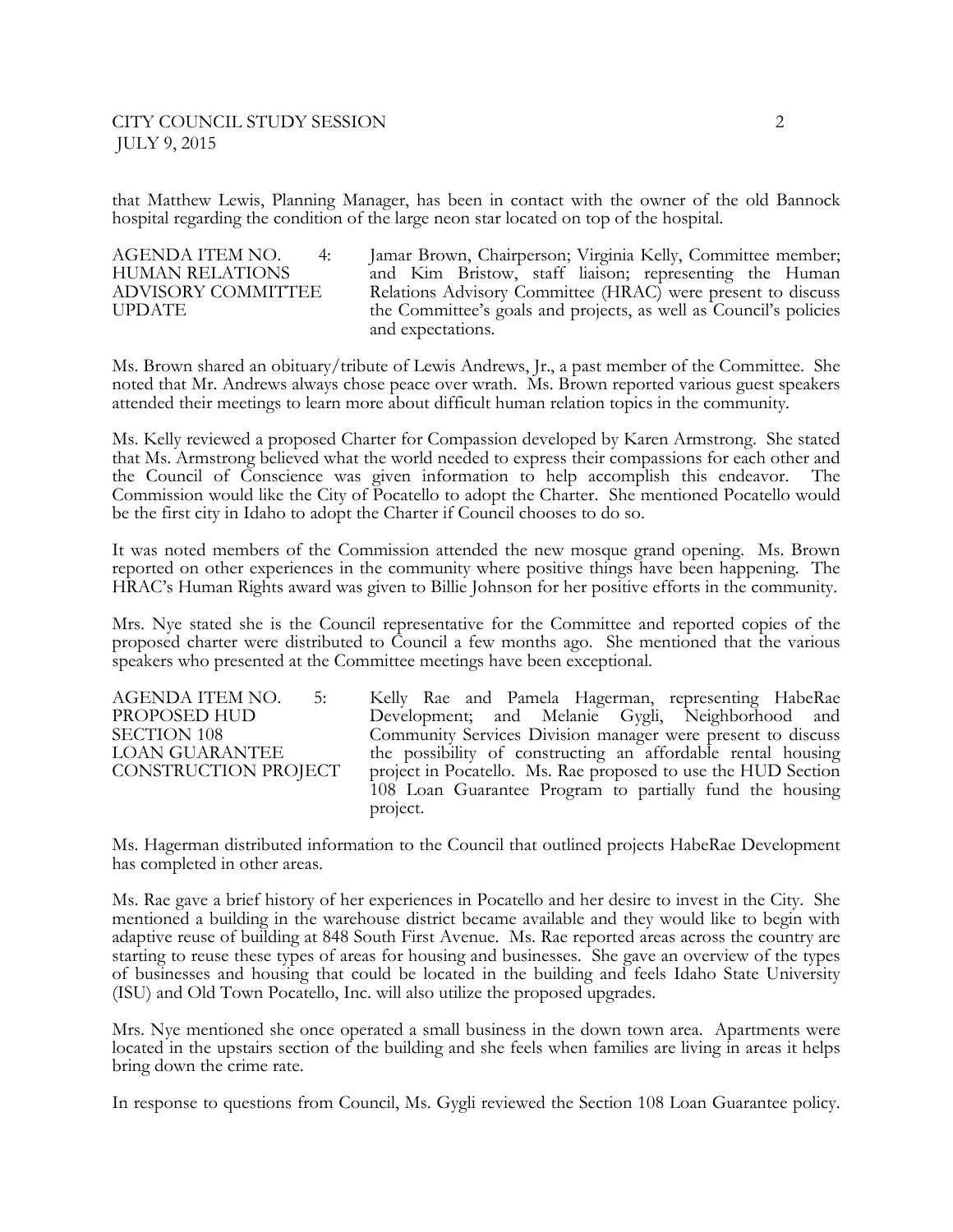She explained the monies can be used for any project similar to CDBG. Ms. Gygli noted the City of Pocatello has never attempted a project like this and she understands the project must be put together first and then submitted to HUD. She reviewed the basic guidelines such as: the City applies for the loan and then makes payment as work progresses; the City borrows against the allocation of CDBG funds and can make payments over a 20-year period.

In response to questions from Council, Ms. Rae explained her organization is coming up with a large portion of their own funds to move forward with the project and it is their intent to eventually take a significant portion of the rent received to establish an endowment fund for ISU.

In response to a question from Mr. Orr, Ms. Gygli explained she would need to research what would happen if the proposed project failed. The City would not own the property, but would have a lien on it. It will depend on what HUD requires as collateral. The City may be a lienholder and HUD may be lienholder. More research will need to be done before these and additional questions can be answered. She explained additional staff time will be required to monitor the project.

In response to a question from Council, Ms. Rae explained going to a bank to ask for money to repurpose a 100 year old building is very difficult. That is why they are seeking a loan through HUD. She has relied on private investors to accomplish a similar project.

Mayor Blad called a recess at 10:34 a.m.

Mayor Blad reconvened the meeting at 10:48 a.m.

| AGENDA ITEM NO. | 6: | Terri Neu, Assistant Planner, and Matthew Lewis, Planning   |
|-----------------|----|-------------------------------------------------------------|
| PROPOSED        |    | Manager, Planning and Development Services; were present to |
| AMENDMENTS TO   |    | discuss proposed changes to the City's Sign Code (Municipal |
| CHAPTER 15.20   |    | Code 15.20).                                                |
| -SIGN CODES     |    |                                                             |

Ms. Neu reviewed the proposed changes noting in the fall of 2012, a pilot project allowing the placement of portable signs took place in the Down Town Historic District. As a result, staff was tasked to review portable signs for other areas in the community. It was found that some business locations were not positioned to allow signage on sidewalks or over the sidewalks. Staff reviewed other aspects of the Sign Code requirements in general.

In response to questions from Council, Ms. Neu explained many of the proposed changes regarding signage will help move the community forward. She added that portable signs are popping up in many areas around the city and staff is not able to identify and enforce all of them

Mr. Lewis explained some business owners are currently placing portable signs on sidewalks. The proposed code will regulate the size and position of signs on a sidewalk to allow pedestrian and ADA access.

Ms. Neu explained staff is working closely with the City's Traffic Engineering Department and Idaho Transportation Department for placement of electronic signs on Yellowstone Avenue and near traffic signals. It is all a learning process.

Mr. Lewis reviewed lighting standards for signs. He explained many of the signs have been toned down to accommodate safety issues. Many businesses are using flags for advertising. Flags and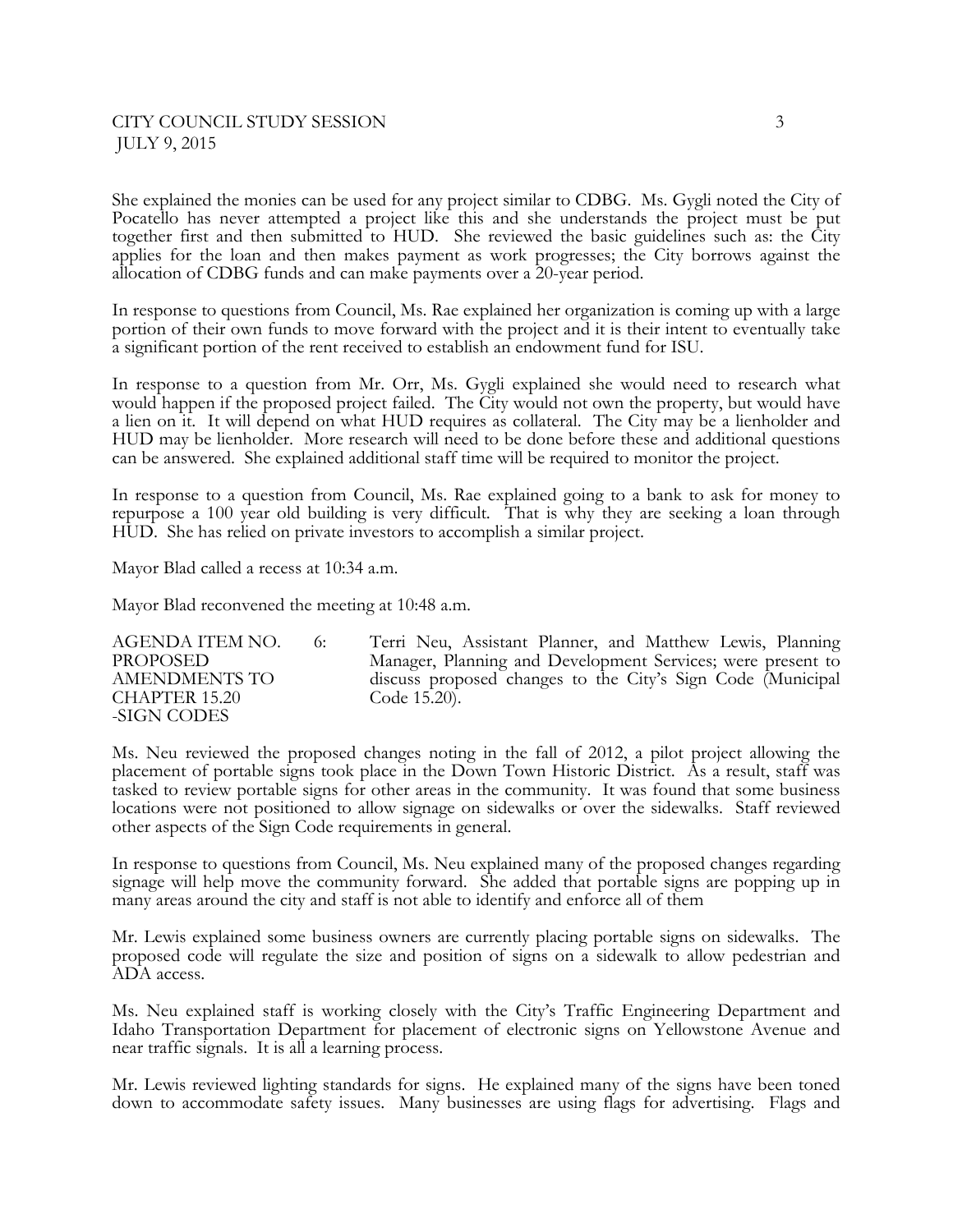## CITY COUNCIL STUDY SESSION 4 JULY 9, 2015

banners are now included in the sign code. However, an individual standing on the street corner while holding a sign does not fall under the sign code.

It was announced that a public hearing will be held on August 6, 2015 to receive public comments regarding the proposed sign code.

AGENDA ITEM NO. 7. Joyce Stroschein, Chief Financial Officer/Treasurer; and Ashley FISCAL YEAR 2016 Linton, Accountant; Finance Department were present to review<br>BUDGET REVIEW the tentative Fiscal Year 2016 budget draft from the June 25, the tentative Fiscal Year 2016 budget draft from the June 25, 2015 Budget Development meeting. This is the final review

prior to submitting totals for publication and preparing materials for the public hearing scheduled for August 6, 2015.

Ms. Stroschein gave a brief overview of the tax fund solution sheet that will be used. She explained at the last meeting Council was expecting higher revenue from water lease agreements. Ms. Stroschein mentioned the payoff calculation rollover cap that was discussed on June 25th has been removed.

Mayor Blad mentioned that department heads have reviewed their proposed budgets to determine if there are any other areas that can be cut back. Mayor Blad reported there are additional water leases that look hopeful and the Legal Department is working close with a couple of individuals who appear to be interested in leasing water from the City. He suggested publishing the budget higher to accommodate for the anticipated revenue.

A majority of Council was supportive of adding \$200,000.00 in water lease revenue to the 2016 Fiscal Year budget for publication in the newspaper.

Ms. Stroschein announced Tom Kirkman, Street Operations Superintendent, had volunteered \$30,000.00 from his department's budget to help with the problem. The funds would come out of the street paving plan.

Mayor Blad and the City Council were not comfortable with taking \$30,000.00 from the street paving funds.

General discussion regarding the property tax levy was held and various scenarios were reviewed.

Mr. Orr stated the Council is committed to having meetings with the Mayor and department heads to discuss possible modifications to City services and/or processes.

In response to questions from Council, Ms. Stroschein suggested Council set goals of where they would like the City finances to be. She suggested developing long range plans to help correct the current financial trend.

Council discussion regarding City employees/departments and budget limitations followed. It was clarified that cutbacks in user fees would not go into the general fund. Three Council members were not in favor of increasing property taxes to meet the budget deficit.

Ms. Stroschein stated she will be able to provide more accurate property tax revenue amounts prior to Council actually voting on the Fiscal Year 2016 budget ordinance. She announced a public hearing to receive comments regarding the proposed budget will be held August 6, 2015.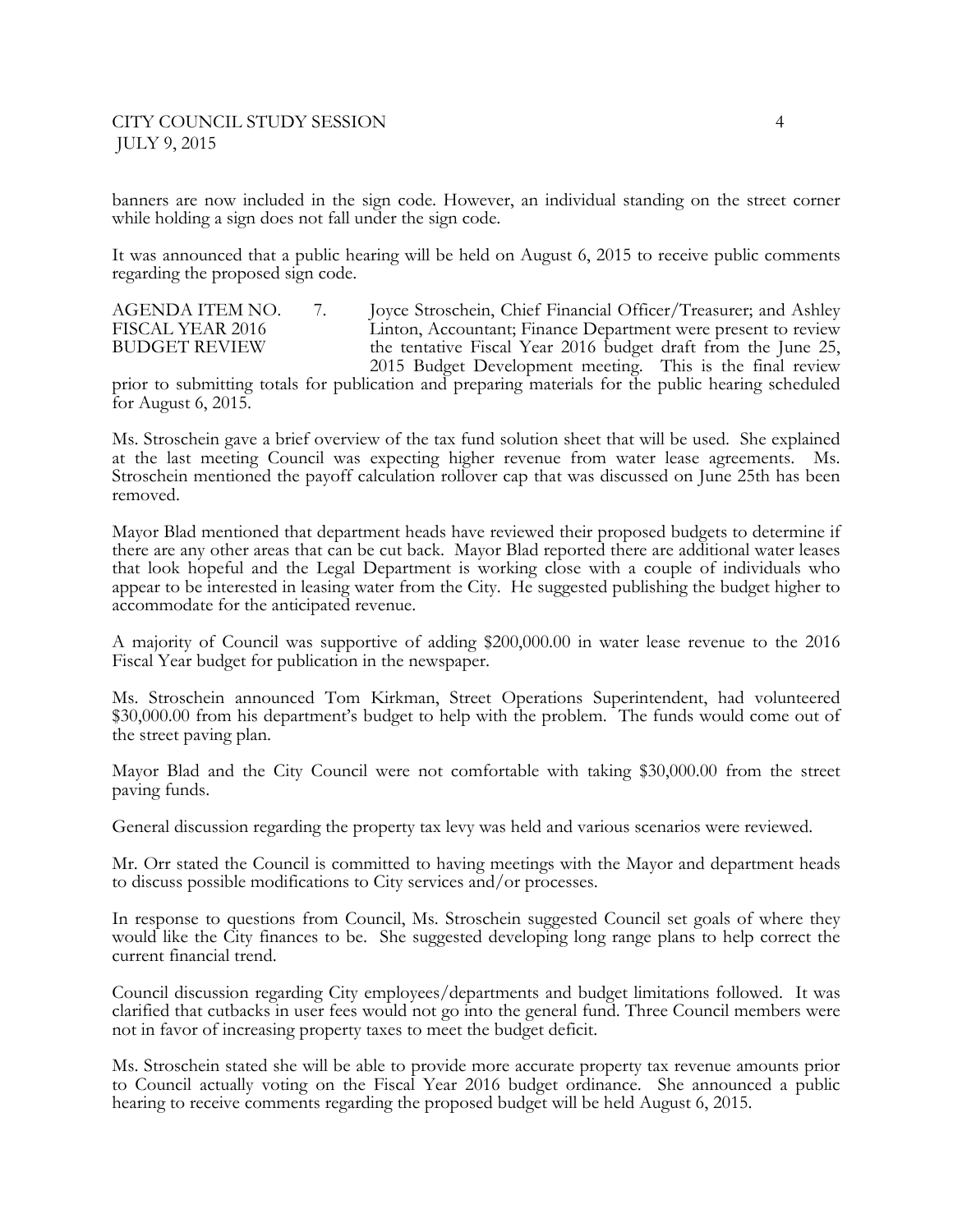Mayor Blad called a recess at 11:55 a.m.

Mayor Blad reconvened the meeting at 12:38 p.m.

DEPARTMENT **EFFICIENCIES** 

AGENDA ITEM NO. 8: City Council discussion was held to develop guidelines to DEVELOPMENT/ provide direction for Department Heads in the evaluation of GUIDELINES FOR City Department efficiencies. The guidelines will be used to EVALUATING review City services and develop cost saving measures.

Mayor Blad clarified the discussion to set guidelines that will be used to evaluate department efficiencies will take place between Council members only.

Mr. Brown stated he has been thinking a lot about the guidelines and he reviewed the purpose of the discussion to establish parameters. It is not his intent to have a Department Head come and defend their turf. He feels Council knows that something needs to be done, but they are not sure what the change needs to be. In order to accomplish this task, the Council will set guidelines before having departments come to the table to discuss the goal/outcome (every scenario is on the table with various scenarios to be discussed). As a result, it is necessary to have a goal and direction to create a plan. Then everyone can look at the plan and know the direction Council is headed.

A couple of matters were reviewed. It was noted over the past few years good ideas from departments have been brought forward. However, there is no follow-up or action. Every idea should have an action date. If it is something Council wants to pursue then a date should be attached to it. This will hold the Council accountable to achieve better outcomes. An idea without action is not productive.

It was proposed an action date of 30 days be set in order to develop a plan of where the City would like to be in 5 to 10 years. This would enable everyone to look in the same direction. The Council and departments should have something to guide them to reach a common goal.

Mrs. Nye explained there are many things that come up when Council is trying to set the budget. With time constraints, Council is not able to incorporate an informed decision at that time. The changes need to be done over time. She noted Council cannot "spring a change" on employees or Department Heads and not allow time to work through it. Mrs. Nye feels Council should start thinking about the following year's budget in September. Especially if there will be changes such as cutting back on positions, departments or services. A separate meeting from the budget development process is necessary to discuss these types of changes.

Mr. Moore agreed. When discussing options to reduce expenses the topics need to be separate from the budget process. He used Community Recreation Center (CRC) as an example. The costs to run CRC verses revenue has been a topic for many years. Mr. Moore feels guidelines need to be established to identify outcomes. This will allow specific discussion to be held with detailed information in front of council.

Mr. Johnston stated this discussion serves as a forewarning to John Banks, Parks and Recreation Director, to be prepared to discuss related topics going forward.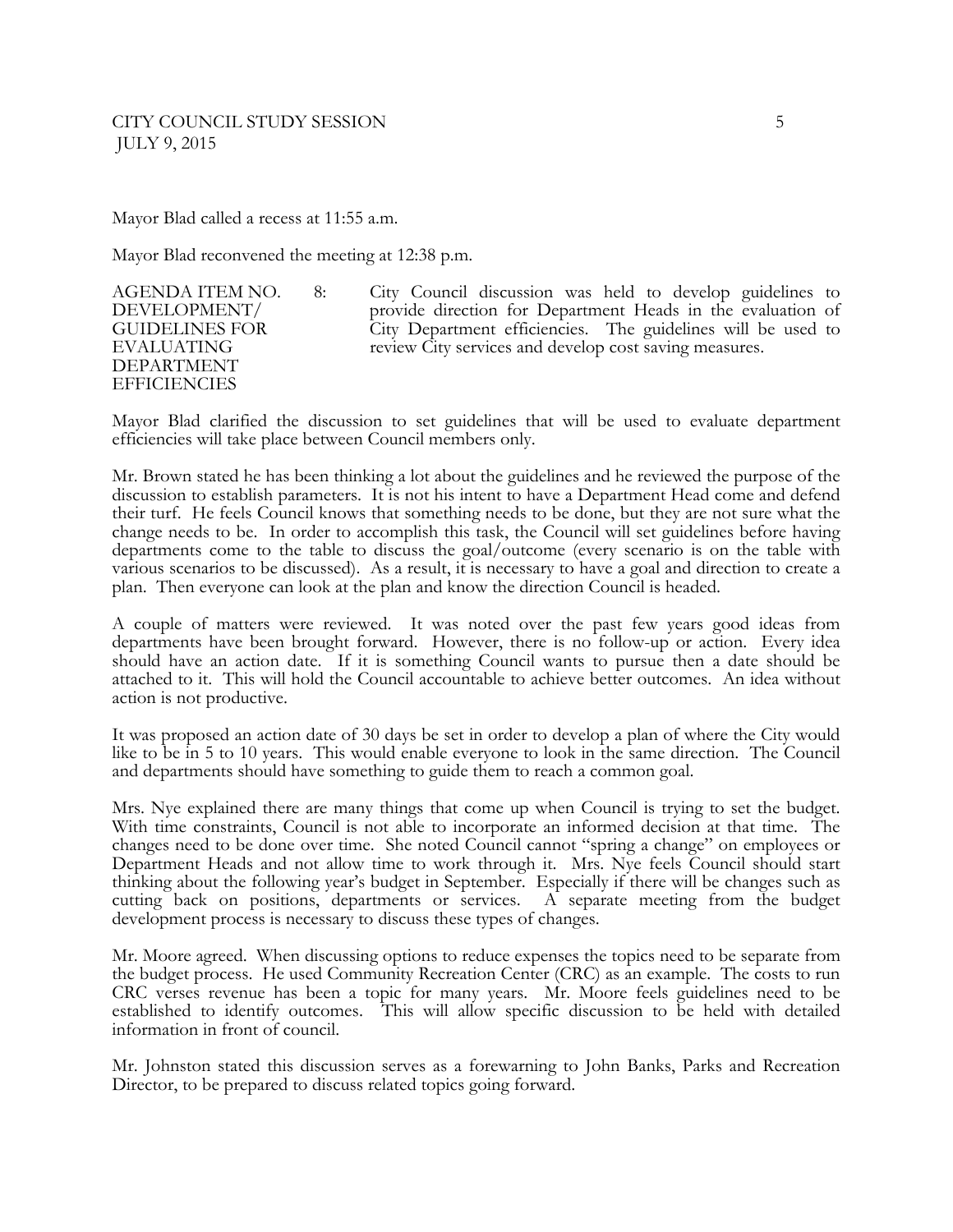Mr. Moore clarified he would like Council to look at suggestions made by staff followed by open discussions regarding each situation.

Mr. Brown mentioned the State of Idaho was able to save on highway maintenance costs by not resurfacing the rumble side of the road. This option has saved the State a lot of money and they are able to do more road projects. He stressed that the Council is not talking about laying-off a lot of employees. Although that may be a decision Council may get to. Thirty-five employees left the City in 2014 through retirement or other job opportunities, etc. If there is a way the City can reassign one-third of those responsibilities, it would be a cost savings of \$250,000 and what kind of impact would that provide over a 4 to 5 year period?

Mr. Moore mentioned when you look at department budgets they are already very lean. We have asked Department Heads to keep budgets tight. There is only one way to change the scenario and that is to change positions in the City. Mr. Moore stated he has never said employees will be laidoff. He feels this change will be a gradual process over time. Council wants to compensate employees the way employees feel they should be and keep their benefit packages whole. If this is necessary to keep good employees at the City, this is the direction we must go. Unless there is a lot of new growth in the City, he does not see any way to decrease costs. As a result, the number of positions may need to be decreased.

Mrs. Nye suggested there may not be any new positions created during this time. The only way to hire more positions without raising taxes is the ability to tax new businesses. However, the City does not have any control on whether or not new businesses locate here.

Mr. Brown stated he sees this endeavor as an open ended process. He feels this process is necessary in order for Council to look at all options before making a decision.

Mr. Moore agreed that a process needs to be in place before moving forward to discuss ideas. He mentioned the first 10 minutes of a Study Session could be an idea board agenda item. If someone in a department has an idea, this would give them an opportunity to bring it to Council's attention. Mr. Moore clarified the Council could give further direction if interested.

Mr. Brown explained this is the reason he has been so insistent to have this topic for discussion. He feels very strongly that the format to hold this type of discussion should be separate from the budget development meetings.

Mr. Moore feels it is necessary to know if departments are understaffed and that Department Heads need to start looking at positions differently. There may be jobs at the City that are necessary and cannot be changed. We need all departments to look at this. Departments may be forced to provide less service to the public in some situations. He mentioned that priorities may shift over time.

Mrs. Nye mentioned that Strategic Plans for the Council and the City have been created in the past and it was time well spent.

Mayor Blad suggested contacting an outside facilitator to assist with creating a Strategic Plan. He and staff have discussed the concept of doing this in-house. Staff does not feel they can assist with this endeavor because of the employer/employee relationship.

Mr. Moore posed the following questions. 1) What do we need to accomplish over the next 5 years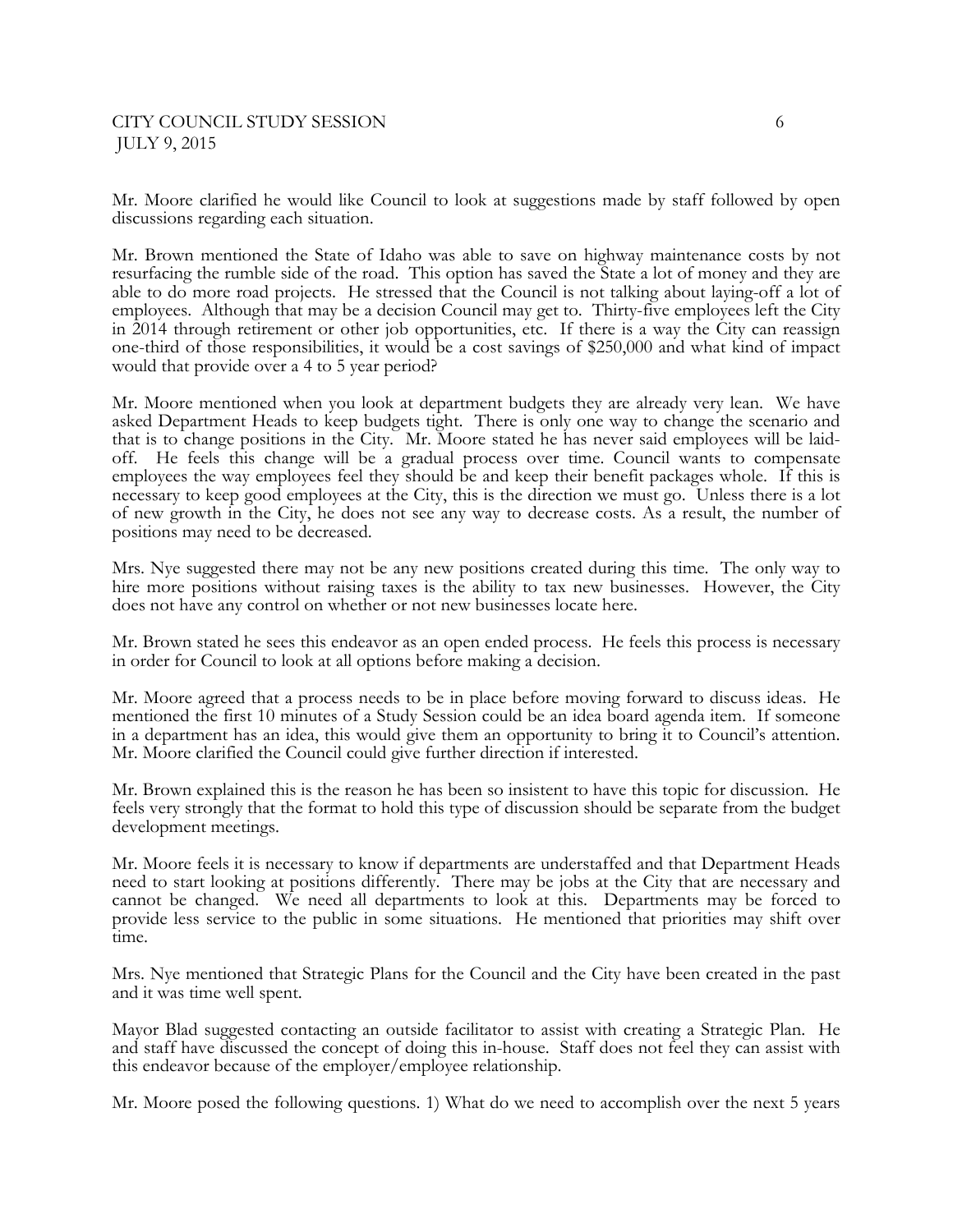to get stability in the City budget? 2) Is there a dollar amount to try and attain? He feels once this is known Council can place positions in the formula to accomplish this.

Mr. Johnston added his questions. 1) With all of the services the City provides, is Pocatello doing more or less than we have in the past? 2) Should we be in the business of providing all of the things we do? He also shared his concerns with seeing City employees (mostly students) that appear to be texting while driving.

Mr. Brown feels the Council needs guidance and firm goals in order to breakdown how a cost savings can be accomplished. More discussion followed.

Mayor Blad clarified the Council will meet again within 30 days to set goals as discussed. Department Heads may want to be prepared to discuss: 1) the progress of their activities; 2) advantages and disadvantages; 3) the affect proposed changes will have on the public; 4) ways to improve; and 5) list the department's successes.

Mr. Brown stressed the importance of staff knowing the expectations of Council and allowing staff adequate time to prepare for Council's review.

Mr. Orr would like the opportunity to have staff come before the Council and pose questions as they go forward. He felt immediate input was needed.

In response to questions from Mr. Orr, Kim Smith, Human Resource Director, noted there is a probability of more increases in health insurance costs for the Fiscal Year 2017 budget.

Joyce Stroschein, Chief Financial Officer/Treasurer, estimates another \$400,000 in medical costs for the Fiscal Year 2017 Budget. She stated various scenarios were presented to symbolize the budget changes. Different responses to medical needs will also determine the amount of the increase.

Mr. Brown interrupted Mr. Orr and explained that guidelines need to be in place in order to obtain consistent feedback from staff.

Mayor Blad clarified the purpose of the discussion is to set guidelines and goals in order to move forward.

Mr. Orr feels that by moving forward, the Council will find that services and/or taxes will need to be adjusted.

Council discussion followed regarding setting goals, and allowing discussion of needs by department.

Mrs. Nye reminded the Council there can be a change of individuals who serve on the Council. She suggested that they keep this in mind while discussing long-term outcomes.

Ms. Smith mentioned there are alternatives when discussing the possibility of decreasing staff. She stressed that there are positive ways and negative ways to accomplish this.

Mayor Blad announced the Council will meet on August  $6<sup>th</sup>$  for a special goal setting meeting at  $9:00$ a.m. in the Paradice Conference Room.

It was announced that if staff has ideas regarding this topic, they are encouraged to contact Council.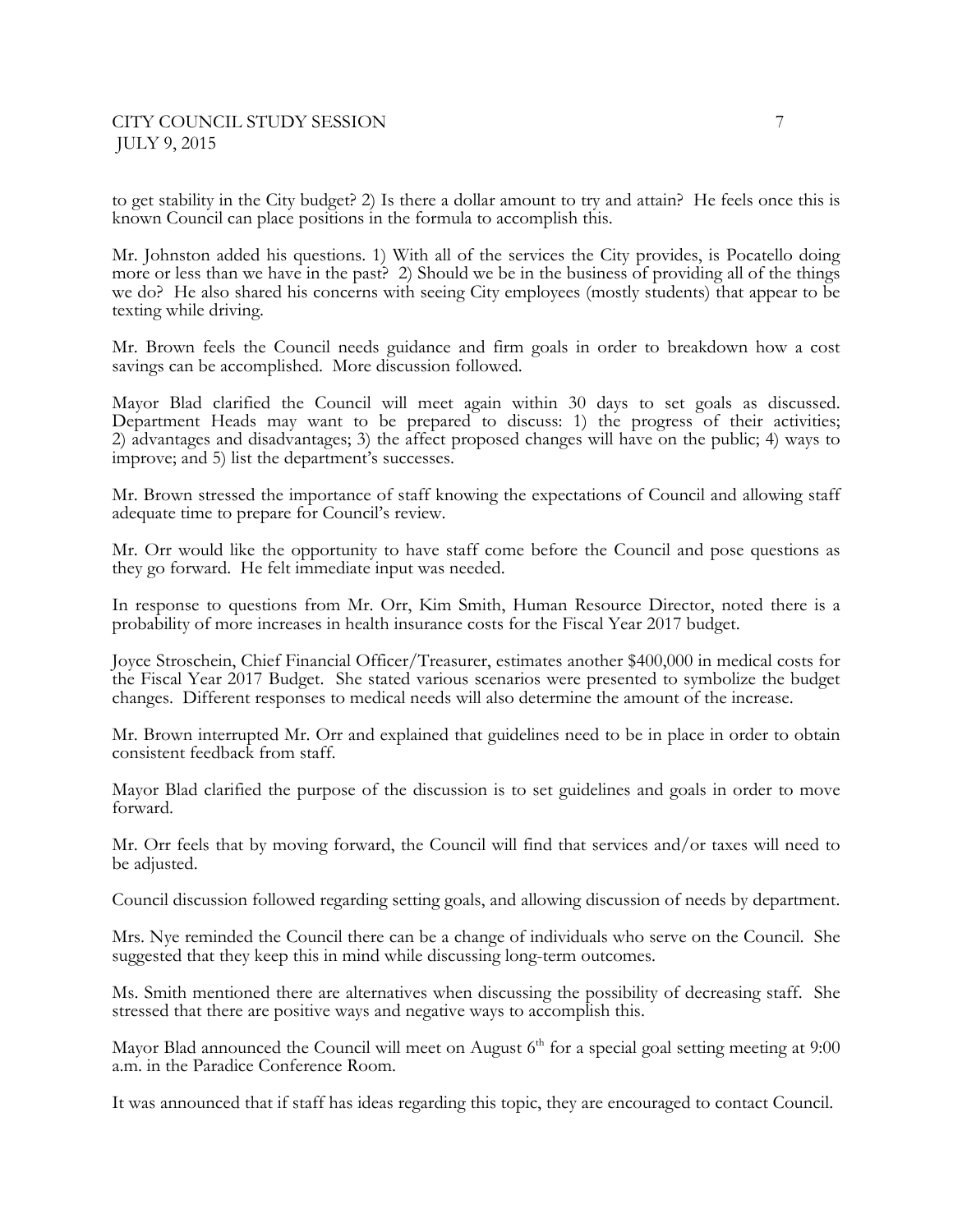Mr. Moore stated once guidelines are put in place, departments will know how to respond. He would rather have departments come during the morning on Thursdays to start the process of meeting with departments.

Mr. Brown suggested that someone from the private sector could come and share thoughts regarding old philosophies that may need to be overcome. He invited Michael Jaglowski, Public Works Director, to share his thoughts as a new employee with the City and his experience from the private sector. Mr. Brown asked Mr. Jaglowski to provide input regarding the direction he feels will give Department Heads guidance to offer information necessary in order for Council to move toward a decision.

Mr. Jaglowski feels the Council needs to establish adequate guidelines/vision for the process. These guidelines will help Department Heads move more closely toward the target. Monthly meetings with the Council will hold everyone accountable. Mr. Jaglowski shared that he personally needs direction in order to know what Council wants. He gave the following example of what a goal or vision could be:

GOAL - Provide 3 different locations to implement infrastructure.

- 1) How will we encourage the facilities to move here and develop a road map to make it happen?
- 2) Look very closely at the expense side.
- 3) Revenue side would need to increase the tax base through business and other opportunities.
- 4) Work on both sides of the equation to get to the goal more quickly.
- 5) Provide the tools in order to move forward with attracting business/facilities.
- 6) Have resources to encourage the growth and continue the growth.
- 7) What is each department's mission and how can the Council enhance the mission?

Mr. Brown reminded staff that Council is seeking ideas and suggestions from departments to help develop goals as the process moves forward.

Ms. Stroschein stated after listening to the comments she would like to share one thought. Council's ability to set a vision for the City from the very beginning is very critical in order to move forward. The questions being asked are whether to provide services or not. Council may also consider whether a service should be supported through user fees (all or a portion thereof) instead of spread out over the tax base. Look at the services our City would like to provide. It may be determined that a particular user may need to pay for a service. Keep in mind it may not be an all or nothing situation.

David Gates, Pocatello Fire Chief, feels the City has incredible Department Heads and no one wants to run an inefficient show. Somehow we got to where we are today because the positions were considered as important. It concerns him when it appears that the only consideration to solve the issue is reducing services, thus employees. He is looking at being efficient with what equipment he has. Mr. Gates also feels looking at the revenue side to build up the tax base is another option.

Mrs. Nye does not want City employees to worry about their jobs. That is not what Council is trying to do. She agreed building up the tax base is a positive step toward solving the issue. City Departments have been running on very lean budgets and now Council is looking at various possibilities to help manage finances.